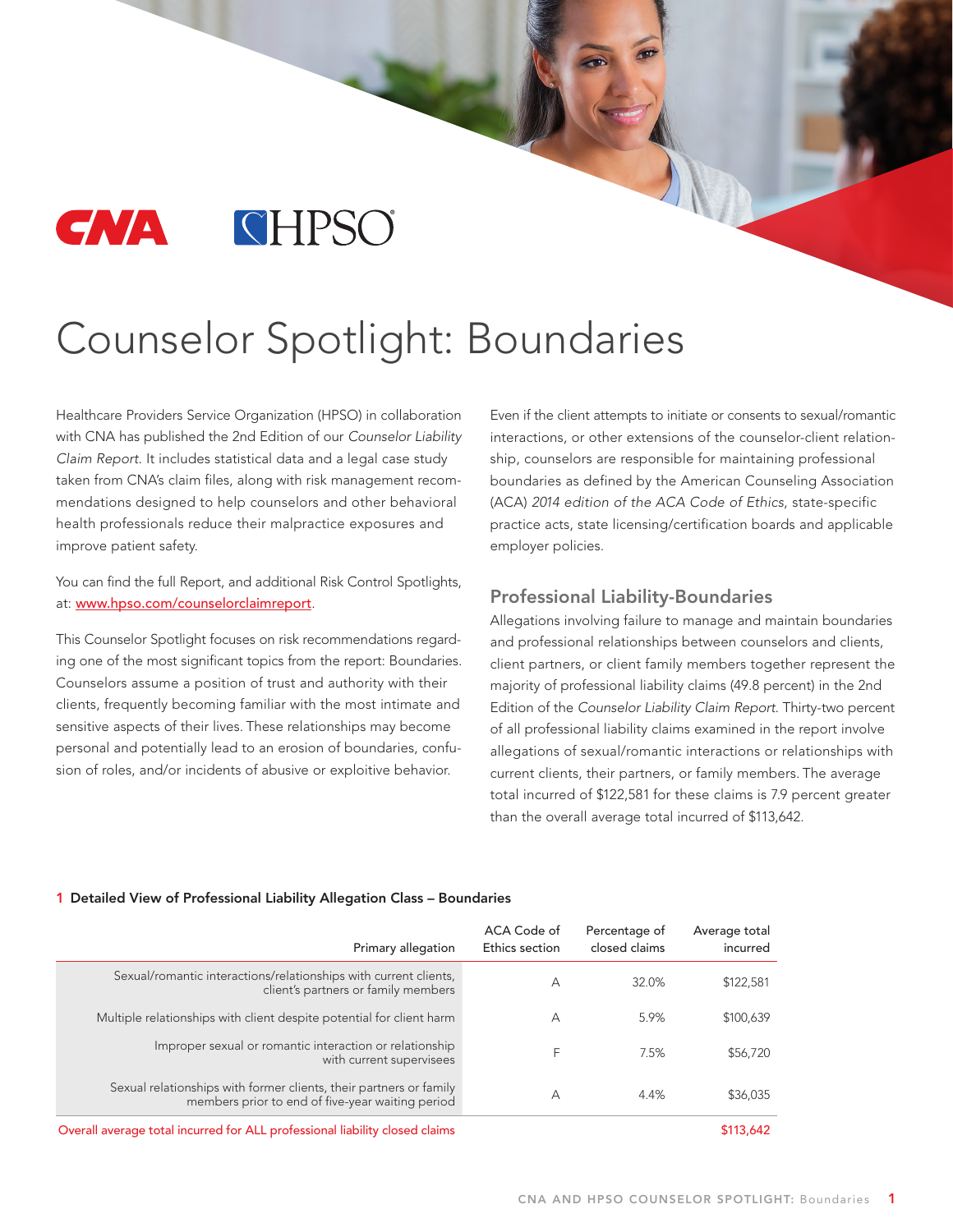## License Protection-Boundaries

A licensure board complaint can be filed against a counselor by a current or former client, member of a client's family or social circle, colleague, present or past employer, and/or regulatory agency. Complaints are subsequently investigated by the board, leading to results ranging from no action against the counselor to revocation of the counselor's license to practice.

Comprising 13.6 percent of license protection claims, sexual misconduct allegations are the most frequent allegations asserted in license protection matters. Sexual misconduct allegations include sexual/romantic interactions with current or former clients, their partners, or family members and include an average total incurred of \$7,592, which is \$2,000 higher than the overall average total expense for all license protection claims of \$5,454.

Allegations associated with imposing personal values on a client are infrequent, representing only 0.6 percent of the total distribution of license protection closed claims. However, these closed claims have an average total expense of \$8,566, which is \$3,112 greater than the average total expense. License protection claims alleging that counselors have imposed their personal beliefs/values upon a client typically involve allegations of counselors using their personal religious and/or spiritual beliefs to influence the client during treatment.

Despite comprising 15.9 percent of all license protection claims, claims involving boundary violations represent a majority of the most severe licensing board outcomes for counselors. Allegations involving boundary violations account for 50.0 percent of license protection claims that resulted in the revocation of the counselor's license or certification to practice, and 54.2 percent that resulted in the surrender of the counselor's license. These severe outcomes in all likelihood represent the end of the counselor's career, and they demonstrate how seriously state licensing boards take matters of boundary violations due to the potential for client harm.

Prudent judgment and vigilance must be exercised in the course of the counseling relationship. The counselor should recognize warning signs and expeditiously implement measures to establish appropriate boundaries with all current and former clients. Counselors are responsible for appropriately managing signs of transference and/or counter-transference, and utilizing sound clinical counseling techniques. In some cases, it may be necessary to terminate the counseling relationship and refer the client to another counselor in order avoid either the reality and/or appearance of a breach of professional ethics. For information on termination and referral see the 2014 ACA Code of Ethics Section A: A11., Termination and Referral.

 In the 2nd Edition of our Counselor Liability Claim Report, 49.8 percent of all professional liability closed claims and 15.9 percent of all license protection matters involve boundary allegations.

#### 2 Detailed View of License Protection Allegation Class – Boundaries

| Average total<br>expense | Percentage of<br>closed claims | ACA Code of<br>Ethics section | Primary allegation                                                                                             |
|--------------------------|--------------------------------|-------------------------------|----------------------------------------------------------------------------------------------------------------|
| \$7,592                  | 13.6%                          | А                             | Sexual misconduct                                                                                              |
| \$5,212                  | 1.7%                           | А                             | Nonprofessional interactions or relationships (other than sexual or<br>romantic interactions or relationships) |
| \$8,566                  | 0.6%                           | А                             | Imposing personal values on a client                                                                           |
| \$5,454                  |                                |                               | Overall average total expense for ALL license protection closed claims                                         |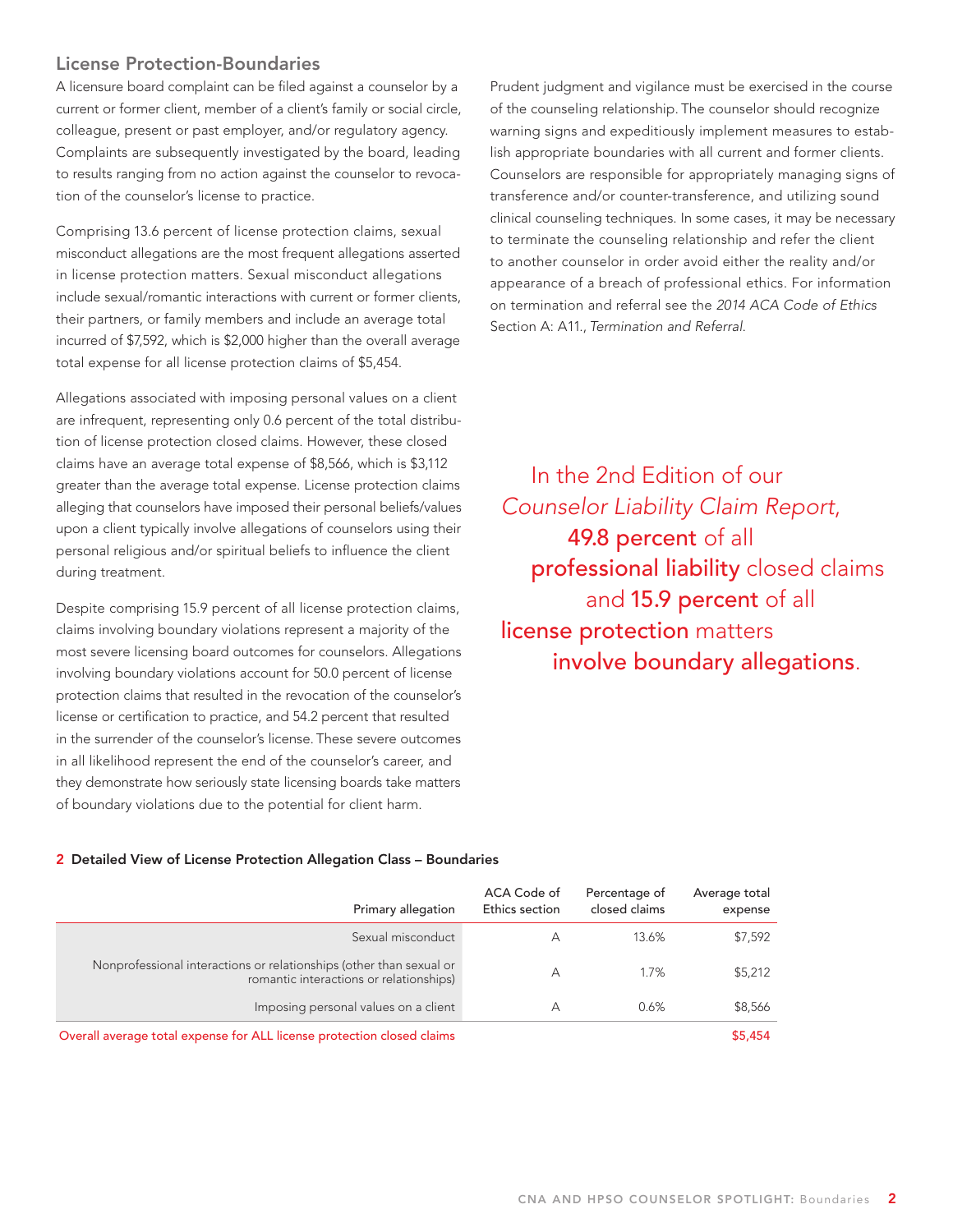# CASE STUDY: Failure to maintain appropriate boundaries; sexual misconduct

The following case study involves a licensed clinical alcohol and drug counselor who was the owner and executive director of a private counseling practice.

#### Summary

The client was a 40-year-old female who had recently been convicted of several criminal offenses, including drug possession. The client was on supervised probation for her criminal offenses and, as part of her sentencing, was ordered by the court to undergo an evaluation and treatment for substance abuse. The insured counselor was assigned to evaluate and treat the client. The counselor's plan of care included both individual and group therapy sessions three times a week. The weekly fee for the counseling sessions was \$50 and would be collected from the client at the end of her therapy each week.

After approximately two months of treatment, the client advised the counselor that she was unable to afford payment for the counselor's services. The counselor continued the weekly sessions for eight weeks, notwithstanding the client's previously stated inability to pay. When the client inquired about the amounts owed, the counselor responded they could "work something out" and further stated, "you do me a favor. I'll do you a favor." When the client asked the counselor to clarify, the counselor indicated the meaning should be obvious and also made an inappropriate sexual reference.

Starting with the next session, the client and counselor began having sex at the end of each session. The sexual relationship continued over the next few months until eventually the client and counselor would engage in a sexual encounter in lieu of scheduled individual therapy sessions.

The client ultimately reported the counselor's conduct to a case manager at her probation office, stating that she had been engaging in an intimate relationship with the counselor.

A senior agent with the state department of corrections filed a complaint with the state board of professional counselors (i.e., "the Board") asserting that the counselor had engaged in sexual misconduct with a client who was on probation for a drug-related offense. On the same date, the client also filed a complaint with the board alleging that she and the counselor had engaged in sexual contact after she was unable to pay for her counseling services.

#### Risk Management Comments

The Board's investigation included interviews with the counselor and client, a review of the client's parole and probation drug court treatment records, the counselor's billing and treatment records related to the client, and records of text messages exchanged between the counselor and client.

Defense counsel found the case difficult to defend because, prior to retaining an attorney and during the initial board interview, the counselor had admitted to engaging in a sexual relationship with the client. The counselor attempted to argue that his rights had been violated during the investigatory phase of the case when he was interviewed by the Board without having an attorney present. An administrative investigation does not adjudicate legal rights, and although respondents (i.e., counselors) are entitled to appear with counsel in a contested licensing board case, no statutes or regulations grant a right to legal counsel to individuals who are being interviewed during a Board investigation.

#### Resolution

The Board determined the potential range of sanctions it could impose upon the counselor ranged from a reprimand to license revocation, with a fine ranging from \$100 to \$5,000. The Board opined that the counselor's actions were "plainly immoral and unprofessional" and admonished the counselor for repeatedly exploiting the sacred trust that clients place in their therapist by engaging in sexual conduct with a client.

The Board ultimately deemed the counselor to be unfit to practice as a licensed alcohol and drug therapist, deciding to permanently revoke the counselor's license in the interest of protecting the public. The costs associated with defending the counselor in this case exceeded the policy limits for license protection matters.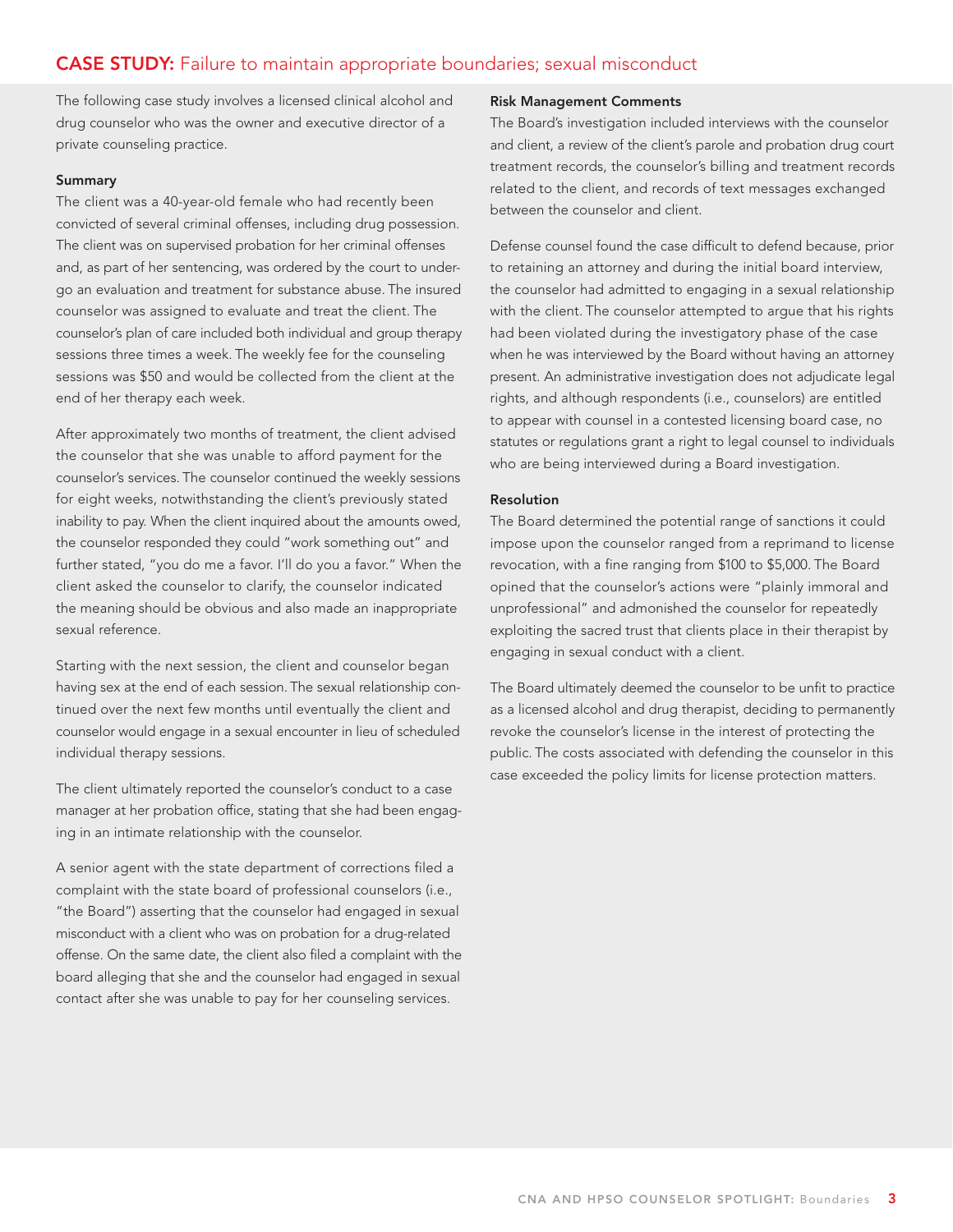# Self-assessment Checklist: Provider-Client Boundaries

The checklist is designed to assist counselors in evaluating risk control exposures associated with their current practice. For additional risk control tools, or to download the Counselor Liability Claim Report 2nd edition, visit [Healthcare Providers Service Organization](http://www.hpso.com/) or [CNA Healthcare](http://www.cna.com/).

| <b>Counselors Risk Control Guidelines</b>                                                                                                                                                                                                                              | Yes/No | <b>Comments/Action Plans</b> |
|------------------------------------------------------------------------------------------------------------------------------------------------------------------------------------------------------------------------------------------------------------------------|--------|------------------------------|
| I avoid any activities with clients that fall outside of accepted medical or mental<br>health practices (e.g. agreeing to meet with a client at social events or communicating<br>with them on social media outside of the parameters of a professional relationship). |        |                              |
| I avoid any high-risk client situations, such as extending counseling relationships beyond<br>conventional parameters.                                                                                                                                                 |        |                              |
| I do not relate to clients in what may appear to be a self-serving manner<br>(e.g. by charging excessive fees or exchanging services for personal favors).                                                                                                             |        |                              |
| I conduct therapy in an open and straightforward manner, never communicating,<br>meeting or working with clients in a secret or surreptitious manner.                                                                                                                  |        |                              |
| I understand organizational policies and procedures regarding professional boundaries<br>and adhere to these policies consistently.                                                                                                                                    |        |                              |
| I avoid multiple relationships with clients, their significant others and their family members.                                                                                                                                                                        |        |                              |
| I read my state practice act at least once per year to ensure that I understand the legal<br>and ethical scope of practice in my state.                                                                                                                                |        |                              |
| I know and comply with the ACA Code of Ethics, in addition to following state-specific<br>laws and regulations related to professional conduct and requirements of the relevant<br>licensure/certification/disciplinary board.                                         |        |                              |
| I unilaterally terminate relationships with clients only if clinically indicated, and in such<br>situations I always:                                                                                                                                                  |        |                              |
| • Notify the client and offer to discuss the reasons.                                                                                                                                                                                                                  |        |                              |
| - Draft and send a termination letter, retaining a copy in the client's file.                                                                                                                                                                                          |        |                              |
| - Note the client's response to the termination letter.                                                                                                                                                                                                                |        |                              |

| <b>Counselor Business Owners Risk Control Guidelines</b>                                                                                                                                                          | Yes/No | <b>Comments/Action Plans</b> |
|-------------------------------------------------------------------------------------------------------------------------------------------------------------------------------------------------------------------|--------|------------------------------|
| I offer appropriate clinical support for counselor supervisees in compliance with<br>supervisory or employment agreements.                                                                                        |        |                              |
| I educate supervisees about boundary issues, alerting them to the following red flags:                                                                                                                            |        |                              |
| <b>Extending the counseling relationship beyond conventional boundaries.</b>                                                                                                                                      |        |                              |
| - Extracting inappropriate fees.                                                                                                                                                                                  |        |                              |
| - Engaging in inappropriate activities with a client.                                                                                                                                                             |        |                              |
| - Accepting gifts from or giving gifts to a client.                                                                                                                                                               |        |                              |
| - Becoming a business partner with a client.                                                                                                                                                                      |        |                              |
| • Connecting inappropriately with a client on a social media site                                                                                                                                                 |        |                              |
| I conduct ongoing peer review and performance evaluations of all supervisees'<br>competencies, focusing on clinical conduct, ethical awareness, and rapport with colleagues<br>and clients.                       |        |                              |
| I am familiar with the provisions of my state's practice act governing scope of practice<br>and professional boundaries.                                                                                          |        |                              |
| I am familiar with the ACA Code of Ethics, in addition to state-specific laws and regulations<br>related to professional conduct and requirements of the relevant licensure/certification/<br>disciplinary board. |        |                              |
| I inform supervisees of professional and ethical standards and legal responsibilities of<br>the counseling/therapy profession.                                                                                    |        |                              |

This tool serves as a reference for counselors and counselor business owners to evaluate risk exposures associated with boundary issues. The content is not intended to be a comprehensive listing of all actions needed to address the subject matter, but rather is a means of initiating internal discussion and self-examination. Your clinical procedures and risks may be different from those addressed herein, and you may wish to modify the tool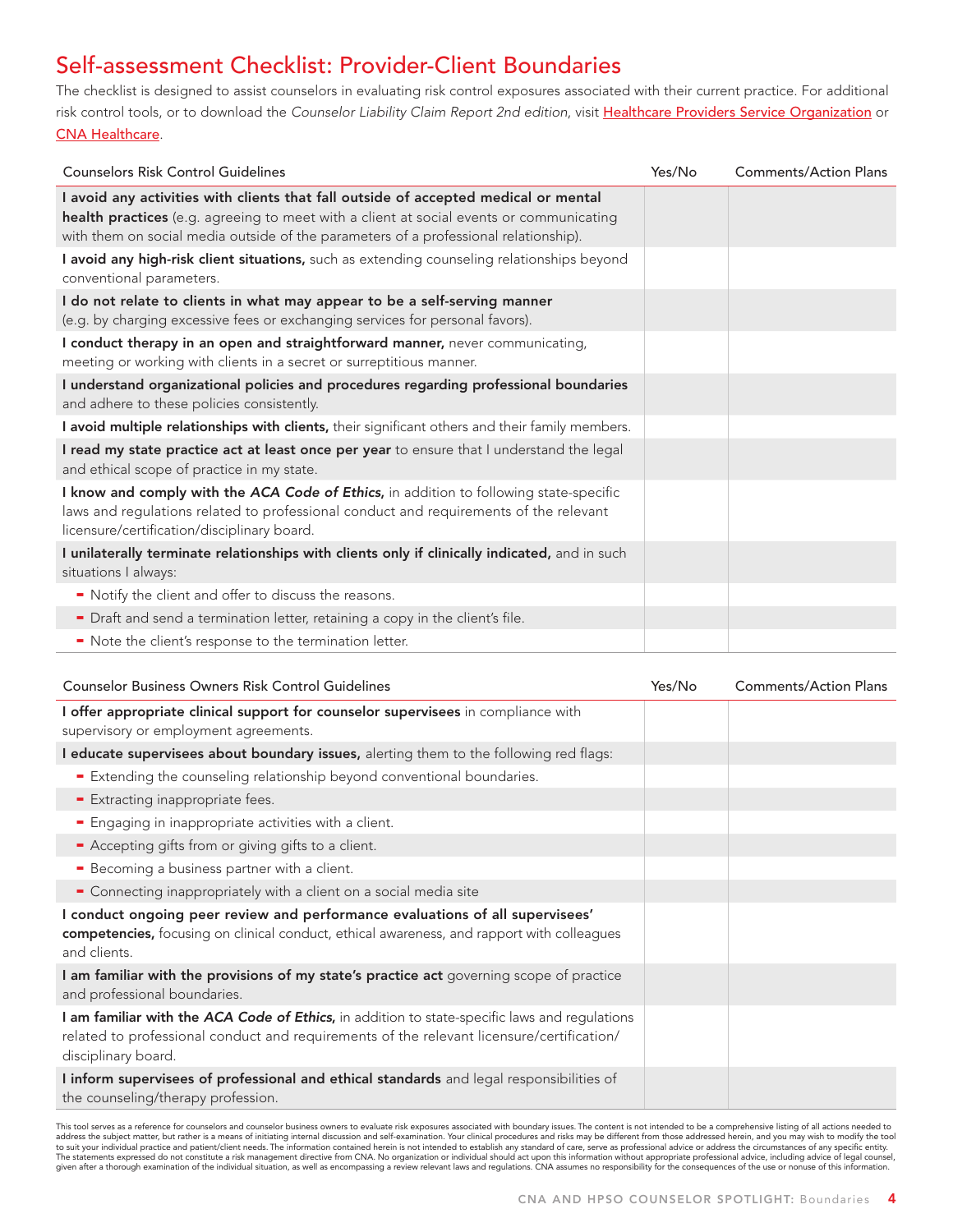# Risk Management Recommendations: Boundaries

The following risk control recommendations are designed to help raise awareness of boundary-related offenses and promote a healthy, ethical client-counselor relationship.

# Managing Professional Boundaries

- 1. Clarify roles and boundaries. Document mutual expectations in the client care information record, clarifying the scope of the therapeutic relationship. Counselors should establish the limits of their availability at the outset of the client relationship.
- 2. Avoid extending the counseling relationship beyond conventional boundaries. Counselors must exercise professional judgment in all client interactions outside of a professional setting, to avoid ambiguity in what is supposed to be a therapeutic, client-centered relationship. The ACA Code of Ethics (Section A.6.a) states that the counselor should consider the risks and benefits of extending current counseling relationships beyond conventional parameters (e.g., attending a client's formal ceremony, purchasing a service or product provided by the client, and visiting a client's ill family member in the hospital).
- 3. Utilize social media prudently. Adopt conservative privacy settings for accounts and decline "friend" requests from current or former clients.
- 4. Limit self-disclosure. Any self-disclosure should be related to the client's overall treatment goals, and the rationale for such disclosures should be documented.

# COUNSELOR SPOTLIGHT

For more risk control resources and top findings from the 2nd Edition of the Counselor Liability Claim Report, please review additional Counselor Spotlights on the following topics:

- [Informed Consent](http://www.hpso.com/counselorclaimreport_informedconsent)
- [Identifying Your Client](http://www.hpso.com/counselorclaimreport_client)
- [Reporting to Third Parties](http://www.hpso.com/counselorclaimreport_thirdparties)
- [Supervision](http://www.hpso.com/counselorclaimreport_supervision)
- [Release of Records](http://www.hpso.com/counselorclaimreport_records)
- [Telebehavioral Health](http://www.hpso.com/counselorclaimreport_telebehavioralhealth)
- [Documentation](http://www.hpso.com/counselorclaimreport_documentation)
- [Preparing for a Deposition](http://www.hpso.com/counselorclaimreport_preparedepo)
- [What to Do if you Receive a Subpoena](http://www.hpso.com/counselorclaimreport_subpoena)

Visit [www.hpso.com/counselorclaimreport](http://www.hpso.com/counselorclaimreport)

## Sexual/Romantic Involvement

- 1. Prohibit and prevent any sexual activity with a client. The ACA Code of Ethics (Section A.5.a) clearly states that such relationships are never ethically appropriate. Client consent to sexual relations or romantic relationships/activities of any kind does not waive the counselor's responsibility to prevent any such activity from occurring. The counselor will be deemed solely responsible and liable for any sexual or romantic relationships with a client, a client's significant other and/or a client's family member.
- 2. Manage transference and/or counter-transference with appropriate clinical techniques, obtaining clinical supervision and/or consultation, as needed.
- 3. Document all instances of transference/countertransference in the client's clinical record, including the counselor's clinical decision-making process, any supervisory counseling obtained and client discussion.
- 4. Terminating the client does not waive or eliminate the prohibition against a sexual/romantic relationship. If it is necessary to terminate the counselor-client relationship, record all supportive actions taken to assist the client in understanding the reasons for termination and obtaining alternative treatment.
- 5. Avoid extending the counseling relationship beyond conventional boundaries with clients, their significant others and their family members. Avoiding such extensions of the counseling relationship may involve declining invitations from the client to participate in social/personal/ family activities or others outside of the treatment setting. Document all such invitations in the client's clinical record, as well as the response given and subsequent communication. Occasionally, participation in such events may be beneficial to the client, and reference to the ACA Code of Ethics (Section A.6.b) offers guidance in this area. If the decision is made to participate, document the potential benefit to the client, the clinical decision-making process and the client's response.

 Avoid any activities with clients that fall **outside** of accepted medical or mental health practices.